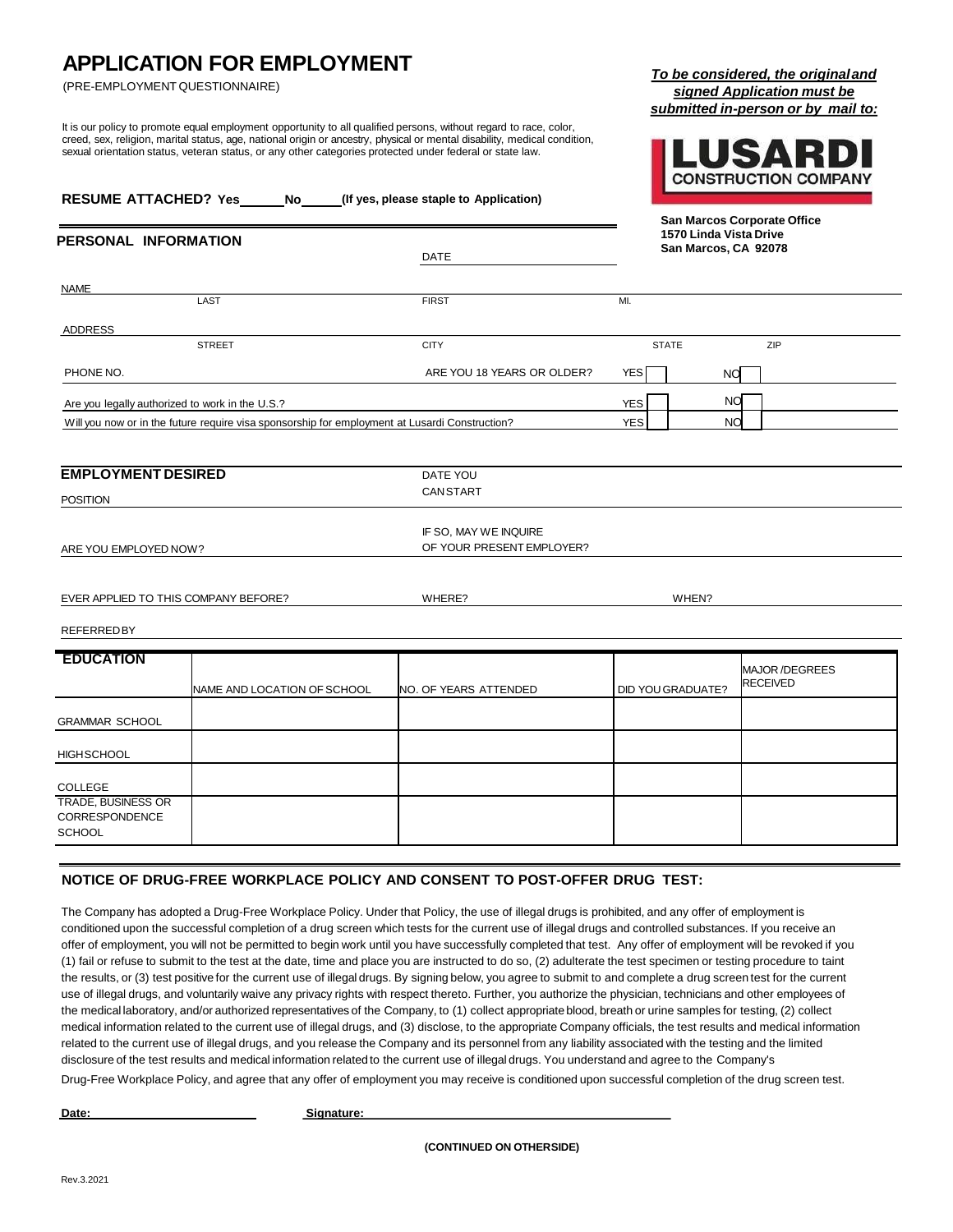### **GENERAL INFORMATION**

SPECIAL SKILLS OR LICENSES: OUTSIDE ACTIVITIES (Optional):

### **PROJECT ENGINEERING AND/OR MANAGEMENT EXPERIENCE**

DESCRIBE YOUR EXPERIENCE IN PROJECT ENGINEERING AND/OR MANAGEMENT:

# **FIELD CONSTRUCTION EXPERIENCE** (If applying for field position)

YEARS OF EXPERIENCE IN THE CONSTRUCTION POSITION FOR WHICH YOU ARE APPLYING? DO YOU HAVE TILT-UP CONSTRUCTION EXPERIENCE? YES\_\_\_\_\_NO\_\_\_\_\_HOW MANYYEARS? WHAT CONCRETE WORK EXPERIENCE DO YOU HAVE?

DO YOU HAVE LEADERSHIP EXPERIENCE? (Lead person, foreman, etc.) YES NO NO NOW MANYYEARS? IF "YES", PLEASE DESCRIBE:

LIST CONSTRUCTION EQUIPMENT YOU CAN OPERATE:

LIST YOUR CONSTRUCTION SKILLS:

#### **FORMEREMPLOYERS** DATE

LIST BELOW LAST THREE EMPLOYERS, STARTING WITH LAST ONE FIRST. ATTACH RESUME, IF AVAILABLE. NAME & ADDRESS OF FMPLOYER

| MONTH ANDYEAR | (INCLUDING SUPERVISOR & PHONE NUMBER) | <b>POSITION</b> | <b>REASON FORLEAVING</b> |
|---------------|---------------------------------------|-----------------|--------------------------|
| <b>FROM</b>   |                                       |                 |                          |
| <b>TO</b>     |                                       |                 |                          |
| <b>FROM</b>   |                                       |                 |                          |
| <b>TO</b>     |                                       |                 |                          |
| <b>FROM</b>   |                                       |                 |                          |
| <b>TO</b>     |                                       |                 |                          |

WHICH OF THESE JOBS DID YOULIKE BEST? WHAT DID YOU LIKE MOST ABOUT THISJOB?

| <b>REFERENCES</b><br><b>NAME</b> | <b>ADDRESS</b> | GIVE THE NAMES OF TWO PERSONS, NOT RELATED TO YOU, WHOM YOU HAVE KNOWN FOR AT LEAST ONE YEAR.<br><b>BUSINESS</b> | YEARSACQUAINTED |
|----------------------------------|----------------|------------------------------------------------------------------------------------------------------------------|-----------------|
|                                  |                |                                                                                                                  |                 |
| 2.                               |                |                                                                                                                  |                 |
|                                  |                |                                                                                                                  |                 |

#### IN CASE OF EMERGENCY NOTIFY:

NAME ADDRESS PHONENO.

I AUTHORIZE THE COMPANY TO CONTACT MY FORMER EMPLOYERS AND REFERENCES TO SEEK CONFIRMATION OF MY PAST EMPLOYMENT & CHARACTER. I CERTIFY THAT ALL THE INFORMATION SUBMITTED BY ME ON THIS APPLICATION IS TRUE AND COMPLETE, AND I UNDERSTAND THAT IF ANY FALSE INFORMATION, OMISSIONS, OR MISREPRESENTATIONS ARE DISCOVERED, MY APPLICATION MAY BE REJECTED AND, IF I AM EMPLOYED, MY EMPLOYMENT MAY BE TERMINATED. IN CONSIDERATION OF MY EMPLOYMENT, I AGREE TO CONFORM TO THE COMPANY'S RULES AND REGULATIONS, AND I AGREE THAT MY EMPLOYMENT AND COMPENSATION CAN BE TERMINATED, WITH OR WITHOUT CAUSE, AND WITH OR WITHOUT NOTICE, AT ANY TIME, AT EITHER MY OR THE COMPANY'S OPTION. I ALSO UNDERSTAND AND AGREE THAT THE TERMS AND CONDITIONS OF MY EMPLOYMENT MAY BE CHANGED, WITH OR WITHOUT CAUSE, AND WITH OR WITHOUT NOTICE, AT ANY TIME BY THE COMPANY. I UNDERSTAND THAT NO COMPANY REPRESENTATIVE, OTHER THAN ITS PRESIDENT, AND THEN ONLY WHEN IN WRITING AND SIGNED BY THE PRESIDENT, HAS ANY AUTHORITY TO ENTER INTO ANY AGREEMENT FOR EMPLOYMENT FOR ANY SPECIFIC PERIOD OF TIME, OR TO MAKE ANY AGREEMENT CONTRARY TO THEFOREGOING.

### **I UNDERSTAND THAT THIS APPLICATION IS CONSIDERED ACTIVE ONLY FOR 30 DAYS FROM THE DATESHOWN.**

| <b>DATE</b> |      |     |           | <b>SIGNATURE</b>                                  |       | <b>PRINTNAME</b><br>------------- |               |
|-------------|------|-----|-----------|---------------------------------------------------|-------|-----------------------------------|---------------|
|             |      |     |           | TO BE COMPLETED BY LUSARDI'S PERSONNEL DEPARTMENT |       | SALARY/                           | <b>REPORT</b> |
| HIRED:      | YES: | NO: | POSITION: |                                                   | DEPT. | WAGE:                             | DATE:         |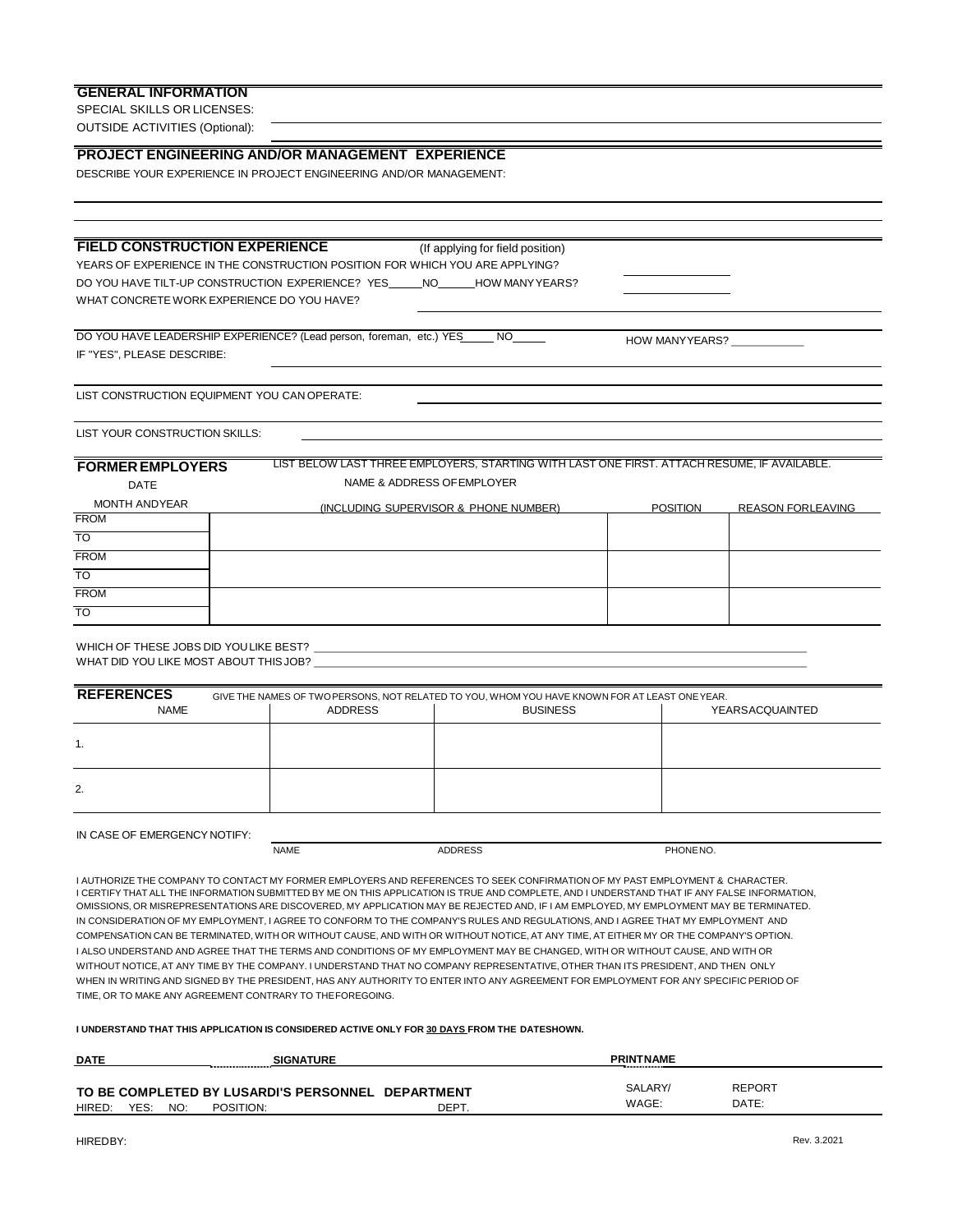## **CONFIDENTIAL-VOLUNTARY APPLICANT SURVEY**

### DearApplicant:

Lusardi Construction Company is required by federal law to track certain information about job applicants, including applicant's' sex, race, and veteran status. In keeping with its commitment as an Equal Opportunity Employer, Lusardi invites applicants to voluntarily provide this information.

- This survey is **VOLUNTARY** and your decision not to participate will not result in any adverse treatment against you, nor will the information you provide be used against you in any way. If you do not wish to participate, you may write-in your name below and mark the appropriate box in Question 1.
- It is Lusardi's policy to promote equal employment opportunity to all qualified persons, without regard to race, color, creed, sex, religion, marital status, age, national origin or ancestry, physical or mental disability, medical condition, sexual orientation, veteran status, or any other consideration made unlawful by federal, state, or local laws.
- The information obtained will be kept confidential and may only be used in accordance with the provisions of applicable laws, executive orders, andregulations.

| Date of application:      |  |
|---------------------------|--|
| ApplicantName:            |  |
| Job Position applied for: |  |

- 1.  $\Box$  I prefer not to participate in this survey.
- 2. I am:
	- $\Box$  Male
	- $\Box$  Female
	- $\Box$  Decline to answer.
- 3. Which of the following best describes you? *(choose one only)*
	- $\Box$  Hispanic/Latino
	- Non-Hispanic/Latino White
	- □ Non-Hispanic/Latino Black or African American
	- □ Non-Hispanic/Latino Native Hawaiian or Other Pacific Islander
	- □ Non-Hispanic/Latino Asian
	- Non-Hispanic/Latino American Indian or Alaskan Native
	- □ Non-Hispanic/Latino Two or More Races
	- $\Box$  Decline to answer

### 4. I am a: *(check all that apply)*

- Veteran (Branch , Discharge Date )
- Disabledveteran
- $\Box$  Veteran who served on active duty duringa war
- $\Box$  Veteran who received a campaign badge
- Armed Forces ServiceMedal veteran